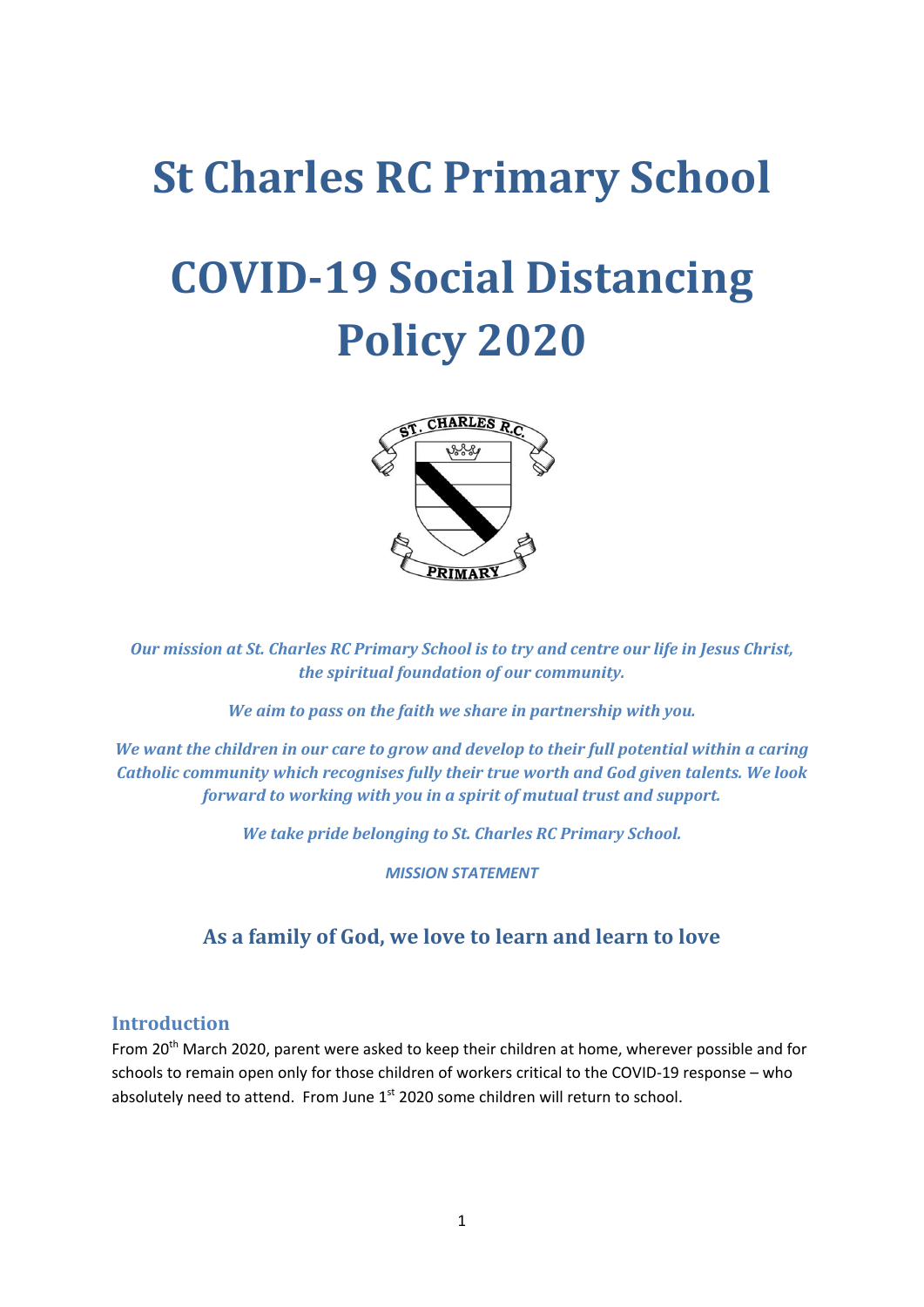#### **Key contacts**

| Role              | Name                   | Contact number | Email                                |
|-------------------|------------------------|----------------|--------------------------------------|
| Designated        | Clare Campbell         | 0161 794 4536  | clare.campbell@salford.gov.uk        |
| safeguarding lead | Headteacher            |                |                                      |
| Deputy            | Nicola Drake           | 0161 794 4536  | nicola.drake@salford.gov.uk          |
| safeguarding lead | <b>Assistant Head</b>  |                |                                      |
| Deputy            | Clare Brown            | 0161 794 4536  | clare.brown@salford.gov.uk           |
| safeguarding lead | Deputy Head            |                |                                      |
| Chair of          | Stuart O'Brien         | 0161 794 4536  | stuart.obrien2@ntlworld.com          |
| governors         |                        |                |                                      |
| <b>LADO</b>       | <b>Roisin Rafferty</b> | 0161 603 4350  | roisin.rafferty@salford.gov.uk       |
| The Bridge        | <b>Salford Council</b> | 0161 603 3500  | https://www.salford.gov.uk/children- |
|                   |                        | 8.30-4.30pm    | and-families/safeguarding-           |
|                   |                        | 0161 794 8888  | children/worried-about-a-child/      |
|                   |                        | Emergency duty |                                      |
|                   |                        | team           |                                      |

### **Developing Plans for Re-opening our School Safely**

- It is important to remember that COVID-19 has only been in existence for only a few months and the scientific data is not completely robust and is changing asthe scientific community finds out more about the virus.
- However, DfE guidance is based on the following scientific principles:
- The rate of transmission of the virus is very low between children; especially children under the age of 6.
- Children are less likely to pass the virus from one child to another child or a child to an adult.
- Adults are more likely to pass the virus to other adults and this will need to be factored into the planning.
- It is thought to take at least 15 minutes of close contact with an infected person for the virus to pass to another person.
- The virus can last for up to 6 days on surfaces. Additional cleaning is essential to ensure that any places in which the virus can live are significantly reduced.
- When planning for the re-opening of our school, safety planning will be based on the current and changing scientific principles and will be under constant review.

#### **Social distancing**

- Children naturally gravitate towards each other and we also need to weigh up the impact of enforcing children to stay away from each other with their mental health and well-being.
- Our plans will be focused on promoting social distancing between children.
- We aim to do this by changing the classroom layouts, making sure that children only have access to a set of personal school equipment that must not be shared with others and staggering play and lunchtimes.
- We will also be working hard to socially distance groups or 'bubbles' of children from other 'bubbles' of children.